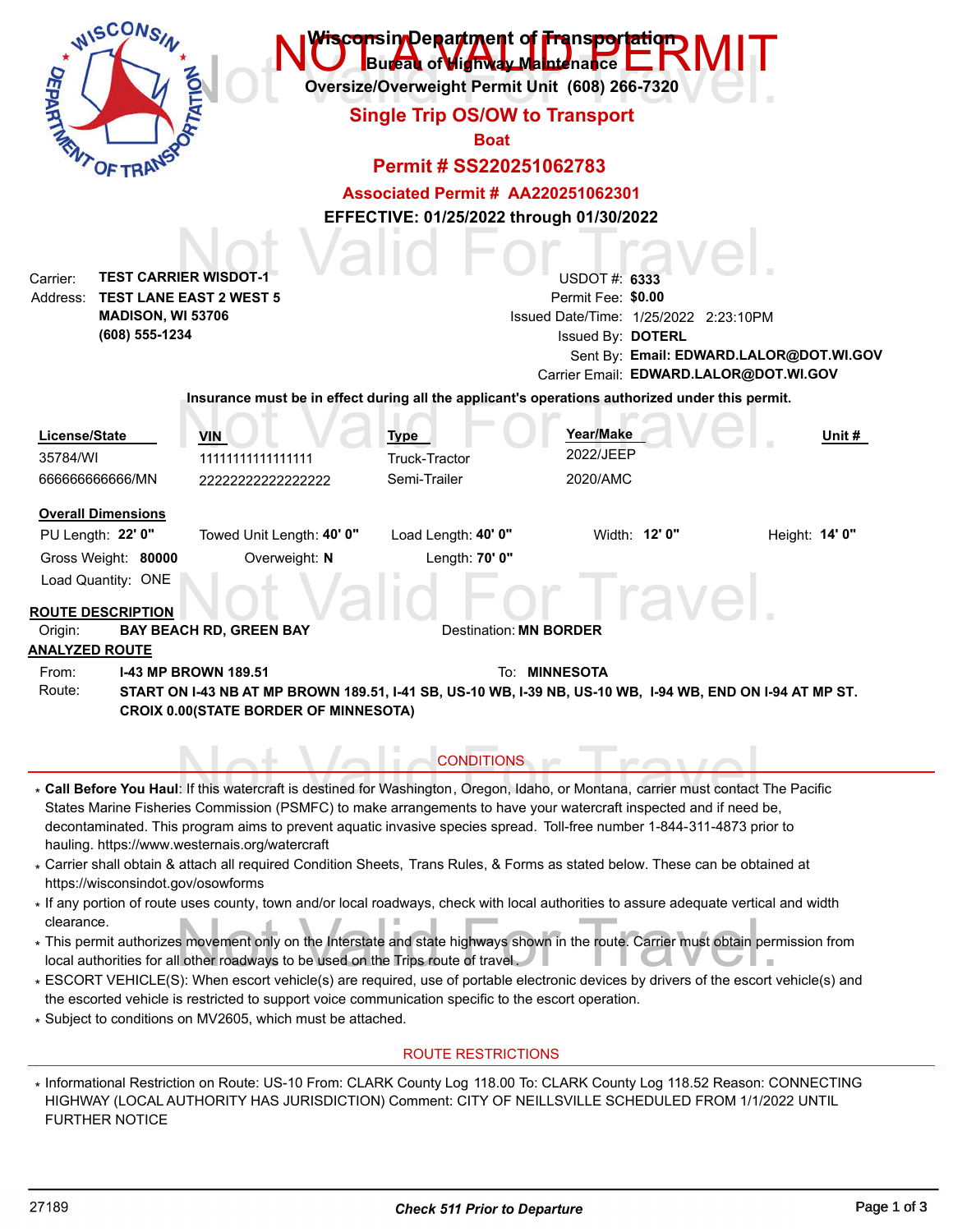

## **SINGLE TRIP PERMIT GENERAL CONDITIONS**

**To Transport Non-divisible Loads Exceeding Statutory Size and/or Weight Limits**

Wisconsin Department of Transportation<br>MV2605 3/2017 MV2605

The following conditions apply to operations under all single trip permits issued under s. 348.26(2) Wisconsin Statutes and Ch. Trans 254 Wisconsin Administrative Code, unless an exemption is specifically stated.

- 1. PERMIT VALIDITY. (1) A permit is valid only for the vehicle(s) described in the application and permit. (2) A permit is valid only on the route specified in the permit. (3) A permit may not be used in combination with a multiple trip permit to authorize the movement of an oversize or overweight vehicle, load, or vehicle and load.
- 2. PERMIT EXTENSION. A request for an extension may be made to the department at any time until the third day after the permit's expiration date. Permittee is allowed up to two extensions.
- 3. LOCAL ROADS. A permit issued by the department is valid only on State, U.S. and Interstate highways. Permittee is responsible for submitting an application to and obtaining permission from any applicable local road authority in the manner prescribed by the local authority, if so required.
- 4. VEHICLE COMBINATIONS. A permit may not authorize the operation of more than two vehicles in combination. This does not prohibit the use of dollies to support or assist in supporting one or both ends of a trailer.
- 5. ROADWAY LIMITATIONS. (1) An issuing authority may suspend a permit, or any of its conditions, because of seasonal highway conditions. Examples of seasonal highway conditions include spring thaw, flooding, traffic congestion, or incident. (2) A permit is not valid during periods when adverse weather or road conditions, such as fog, smoke, heavy rain, snow or ice, or wind velocity, impair the safety of a movement under the permit. (3) Notice of suspension will be posted to the departmen[t website](http://wisconsindot.gov/osowpermits) and/or sent via [email.](http://wisconsindot.gov/osowemail) See bottom of page two for complete website addresses.
- 6. POSTED ROADS AND BRIDGES. Permittee must comply with **all** posted road and bridge restrictions.
- 7. WIRES AND CABLES. When a vehicle operating under a permit is overheight, the permittee must give prior notice to the owners of overhead wires, cables or other facilities which may be affected.
- 8. OBSTRUCTIONS. Permittee must survey the route prior to the move to ensure the load will legally clear all vertical and horizontal obstructions along the route. Permittee must ensure the load is capable of making necessary maneuvers without damaging any private or government property, violating the rules of the road, or causing traffic delays. If any obstructions are identified and require temporary removal or adjustment, permittee must promptly notify WisDOT who will advise permittee of the appropriate agency to contact. If any moving violations are expected to occur, permittee must notify relevant law enforcement. Permittee is responsible for making necessary arrangements prior to the move. Permittee must pay all costs associated with removal, adjustment, replacement and any other accommodation required for any obstructions.
- 9. RETURN TRIP. A permit is valid for a return trip only if specified on the permit.
- 10. CARRY PERMIT. The driver of a vehicle operating under a permit must carry the permit in the vehicle to which it applies and must have the permit available for inspection by any police officer, representative of the issuing authority, or person in charge of the maintenance of the highway being used.
- 11. OPERATING REQUIREMENTS. (1) The driver of a vehicle operating under a permit must, whenever reasonable and practicable, maintain a distance of not less than 1,000 feet between the permitted vehicle and any vehicle the driver is following, unless actually engaged in overtaking and passing another vehicle. (2) The driver of a vehicle operating under a permit must allow traffic approaching or overtaking the permitted vehicle to pass, where it is safe to do so. (3) The right wheels of the towed unit may not leave the roadway, except to allow traffic to pass. A "roadway" does not include paved or unpaved shoulders.
- 12. SPEED RESTRICTION FOR LOADS 16 FEET OR WIDER. The maximum speed of any vehicle with a load 16 feet or wider operating on highways without paved shoulders must be 35 miles per hour.
- 13. LOADING LIMITATIONS. (1) Vehicles and loads which, when reasonably divided, would not be oversize or overweight, may not be transported under the permit. (2) Loads which, when reasonably repositioned on the transporting vehicle would not be oversize or overweight, may not be transported under the permit. (3) Loads consisting of more than one article, none of which are oversize, may not be transported under the permit. (4) Loads consisting of more than one article, one or more of which are oversize, may be transported under a permit only if (a) the vehicle and load is not overweight, and (b) the other articles transported do not cause the vehicle and load to be oversize in any manner differently from the largest single article. (5) The load must be properly secured and fastened to the transporting vehicle. (6) Wheels on one side of a transporting vehicle may not carry more than 60% of the total gross load.
- 14. LIGHTING. (1) All required lamps must be illuminated whenever a vehicle is operated during hours of darkness. (2) All lamps must be visible at a distance of 500 feet. (3) An oversize vehicle, or a vehicle with an oversize load operating during the hours of darkness, must be equipped with the following additional lamps: OVERWIDTH vehicle or vehicle/load: (a) At the outermost extremity of the foremost edge of the projecting load, an amber lamp visible from the front and side; (b) At the outermost extremity at the rearmost edge of the projecting load, a red lamp visible from the rear and side; (c) Any portion of an overwidth load extending beyond the width of the foremost or rearmost edge of the vehicle or load, must be marked with an amber lamp visible from the front, both sides, and rear; (d) The overwidth portion of a load measuring 3 feet or less from front to rear, must be marked with an amber lamp visible from the front, both sides and rear, except that if the overwidth projection is located at or near the rear, it must be marked by a red lamp visible from front, both sides and rear. OVERLENGTH vehicle or oversize load which extends more than

4 feet beyond the rear of the vehicle: (a) On each side of the projecting load, one red lamp, visible from the side, located so as to indicate maximum overhang; (b) On the rear of the projecting load, two red lamps, visible from the rear, one at each side and two red reflectors visible from the rear, one at each side, located so as to indicate maximum width.

- 15. WARNING LAMPS. When required by a permit, warning lamps must be operated as required by Ch. Trans 254.10(2) Wis. Admin. Code.
- 16. WARNING FLAGS. (1) When a vehicle, load, or vehicle and load is overlength, a single flag must be fastened at the extreme rear of the load if the overlength or projecting portion is 2 feet wide or less. (2) When a vehicle, load, or vehicle and load is overlength, two flags must be fastened at the rear of the load to indicate maximum width if the overlength or projecting portion is wider than 2 feet. (3) When a vehicle, load, or vehicle and load is overwidth, a flag must be fastened at each front and rear corner of the load. In addition, if any part of the load is more than 4 inches wider than the width of load or vehicle at the front or rear, a flag must be placed at the widest point of the load. (4) Each flag must be solid red or orange in color, and not less than 18 inches square. (5) In order to wave freely, flags must be securely fastened by at least one corner or securely mounted on a staff.

*Continued on next page*